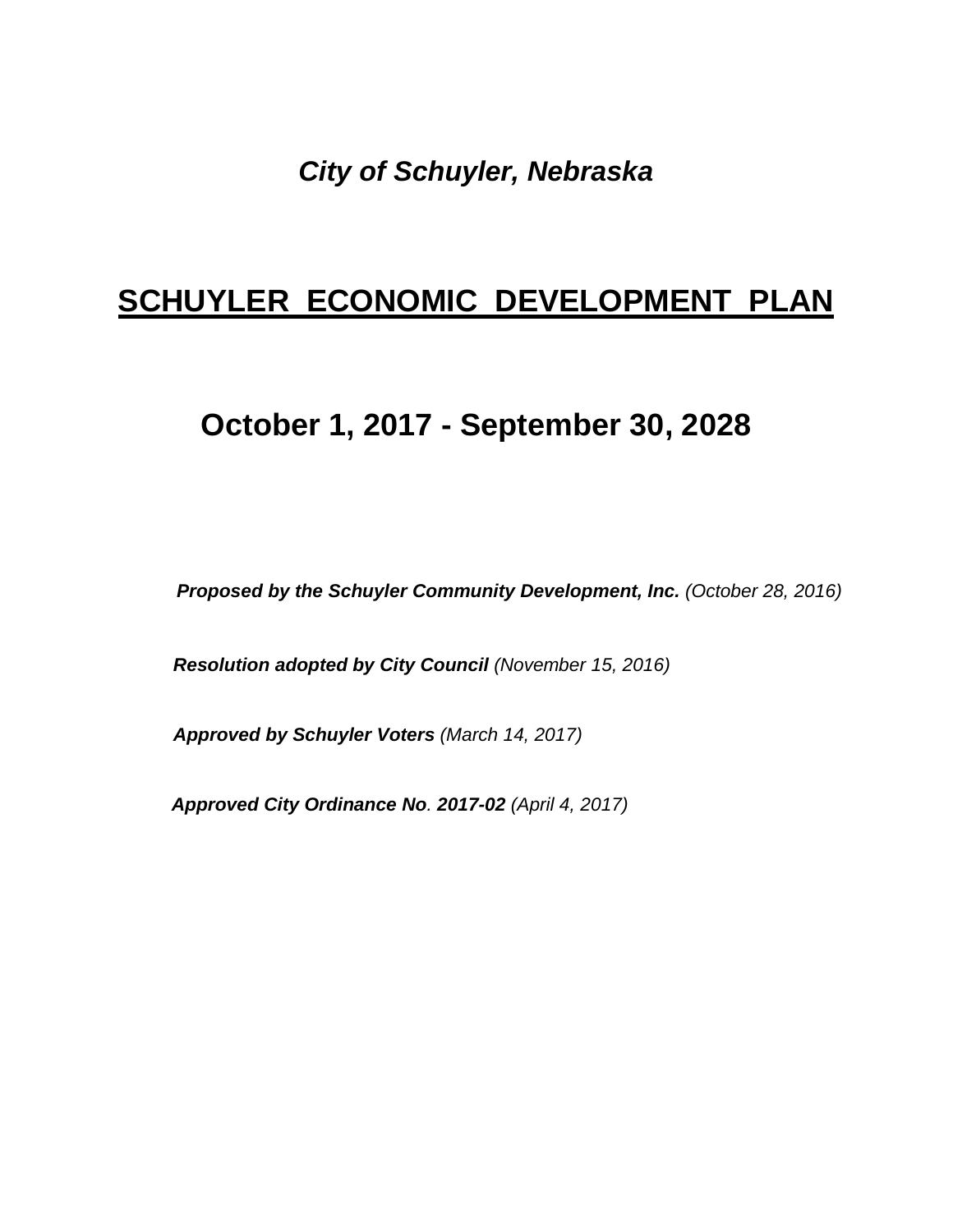## *City of Schuyler, Nebraska*

## SCHUYLER ECONOMIC DEVELOPMENT PLAN

October 1, 2017 - September 30, 2028

## **Table Of Contents:**

 *Introduction - Page 2* 

- **I. Statement Of Purpose, General Intent And Goals -** *Page 3*
- **II. General Community And Economic Development Strategy -** *Page 3*
- **III. Eligible Activities -** *Page 4*
- **IV. Eligible Businesses -** *Page 5*
- **V. Source Of Funding -** *Page 6*
- **VI. Administration Of The Plan -** *Page 7*
- **VII. Direct Financial Assistance -** *Page 9*
- **VIII. Confidentiality Of Information -** *Page 13*
- **IX. Identification Of Real Estate -** *Page 14*
- **X. Schuyler Community Development, Inc. -** *Page 15*
- **XI. Plan Fund -** *Page 16*
- **XII. Right To Amend Plan -** *Page 16*

 *Summary – Page 17* 

*Page 1 of 17*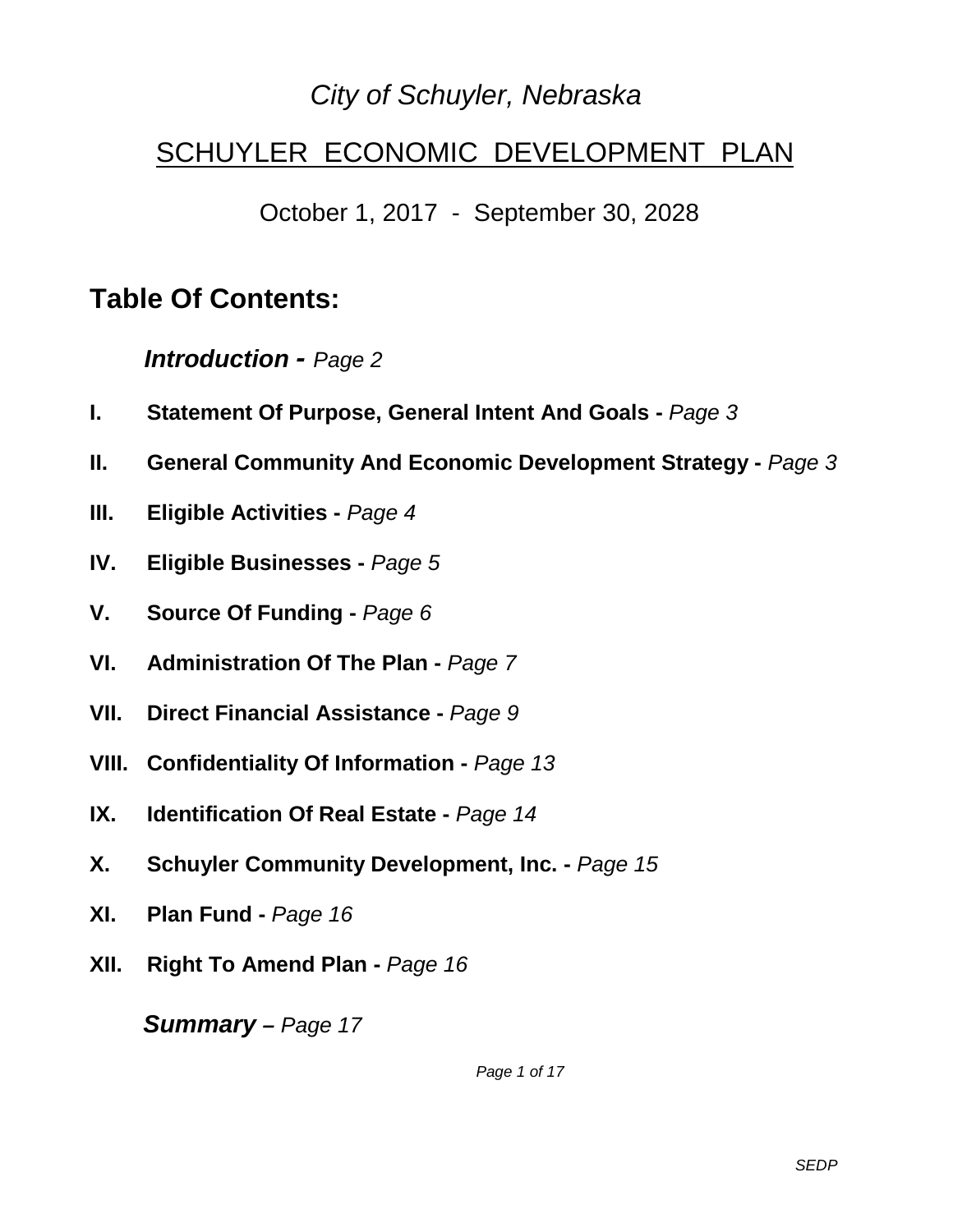# SCHUYLER ECONOMIC DEVELOPMENT PLAN

# *Introduction*

*Nebraska's voters enacted a constitutional amendment in November, 1990, granting cities and villages the power to use local sources of revenue for economic or industrial projects and programs. In 1991, the Unicameral implemented this amendment with the passage of the Local Option Municipal Economic Development Act, Legislative Bill 840; codified in the Nebraska Statutes as Section 18-2701, et seq. ( the " Act " ).* 

*The Local Option Municipal Economic Development Act is based on the premise that communities should use their own tax dollars in ways that best meet local needs. While ongoing planning processes in many towns have identified development, job creation, and increased economic opportunity as their highest priority for the future, a variety of constitutional and legislative prohibitions kept communities from investing local public funds in development programs. Voter approval of LB 840 removes these prohibitions or legal barriers and affords municipalities greater latitude in shifting spending priorities to implement local solutions for economic growth and development.* 

*The core of the Act's process involves the formulation of a proposed plan ( 'the Plan ' ) for local economic development. The Plan forms the foundation for the collection and expenditure of local tax revenues for economic development and the provisions of the Plan become the basis under which the municipality operates.*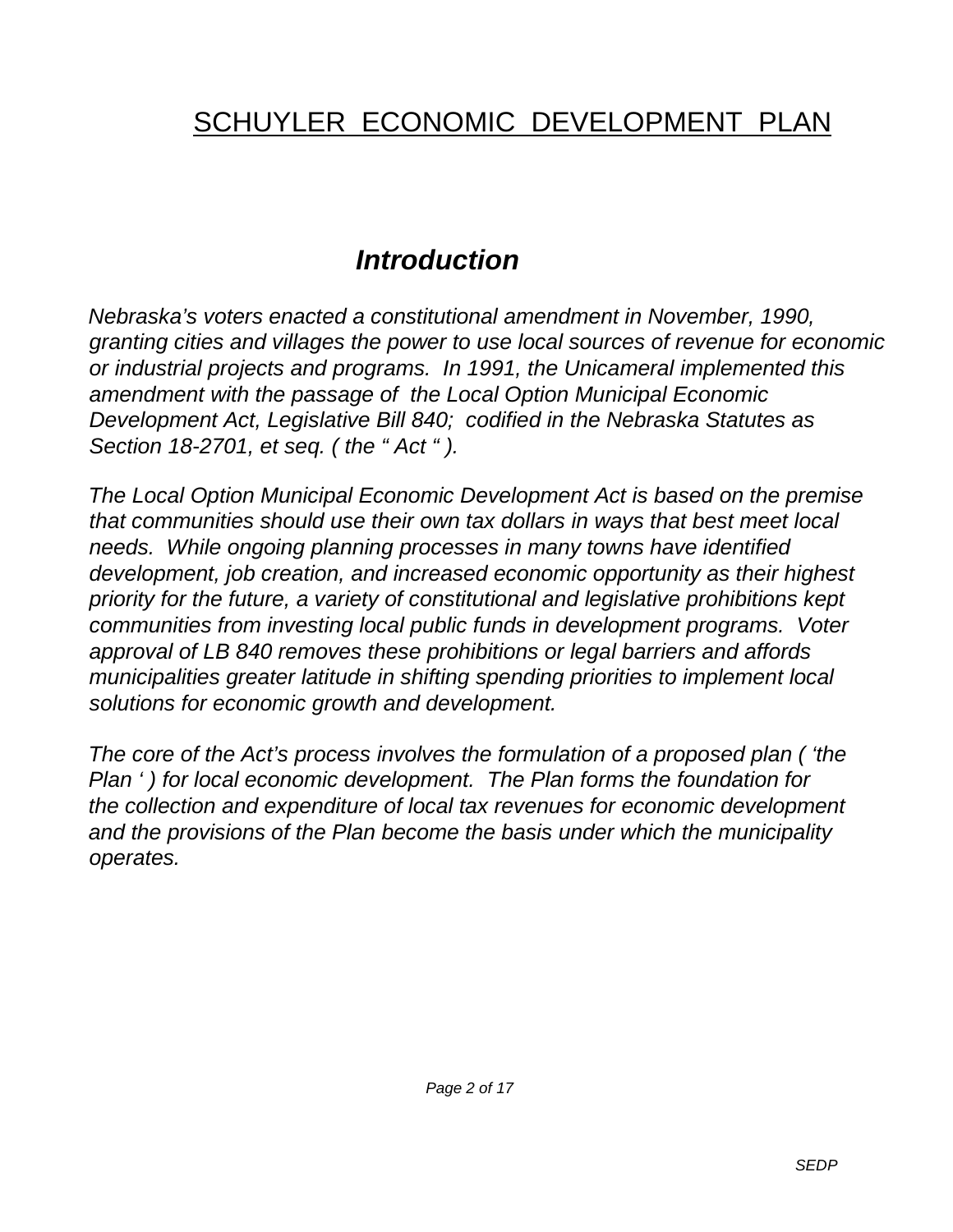#### **I. STATEMENT OF PURPOSE**, **GENERAL INTENT AND GOALS**

 The City of Schuyler, Nebraska, intends to implement the **Schuyler Economic Development Plan** (*SEDPlan*) the purpose and goals of which will be to: generate additional employment opportunities; recruit new businesses; broaden and grow municipal tax base; retain jobs; recruit and retain residents; grow and expand existing businesses; revitalize downtown central business district; create sufficient housing through new development programs in supporting the attainment of these stated goals.

Schuyler is strategically located in an economically strong and highly competitive region. To improve the community's competitiveness, including the development of sufficient housing to support future growth, the City of Schuyler will strive to utilize all municipal resources in conjunction with available federal, state and private resources.

#### **II. GENERAL COMMUNITY AND ECONOMIC DEVELOPMENT STRATEGY**

Schuyler's community and economic development strategy involves building on its strengths by supporting existing industries and the retention of its current workforce, and, to recruit new industries and new employment opportunities to the community. The principal strategy is directed at assuring quality of life for citizens; maintaining a strong workforce; local residency of workforce; developing new housing programs; maximizing on community resources; attracting new capital investment; broadening and growing the municipal tax base; and ensuring economic stability and vitality for Schuyler.

The recruitment of new businesses from outside of Schuyler as well as the development of new businesses from within the community will strengthen and grow Schuyler. Small business development can establish Schuyler as a nurturing environment for entrepreneurial opportunity. In turn, this favorable business atmosphere provides both encouragement and incentive for people with skills and ideas to consider Schuyler a logical location to start their business. The City can also create additional employment opportunities by establishing an environment conducive for existing businesses to expand their markets and compete more successfully. The successful marketing of Schuyler as a "*center for opportunity*" is important to the City's effort in retention, expansion and recruitment.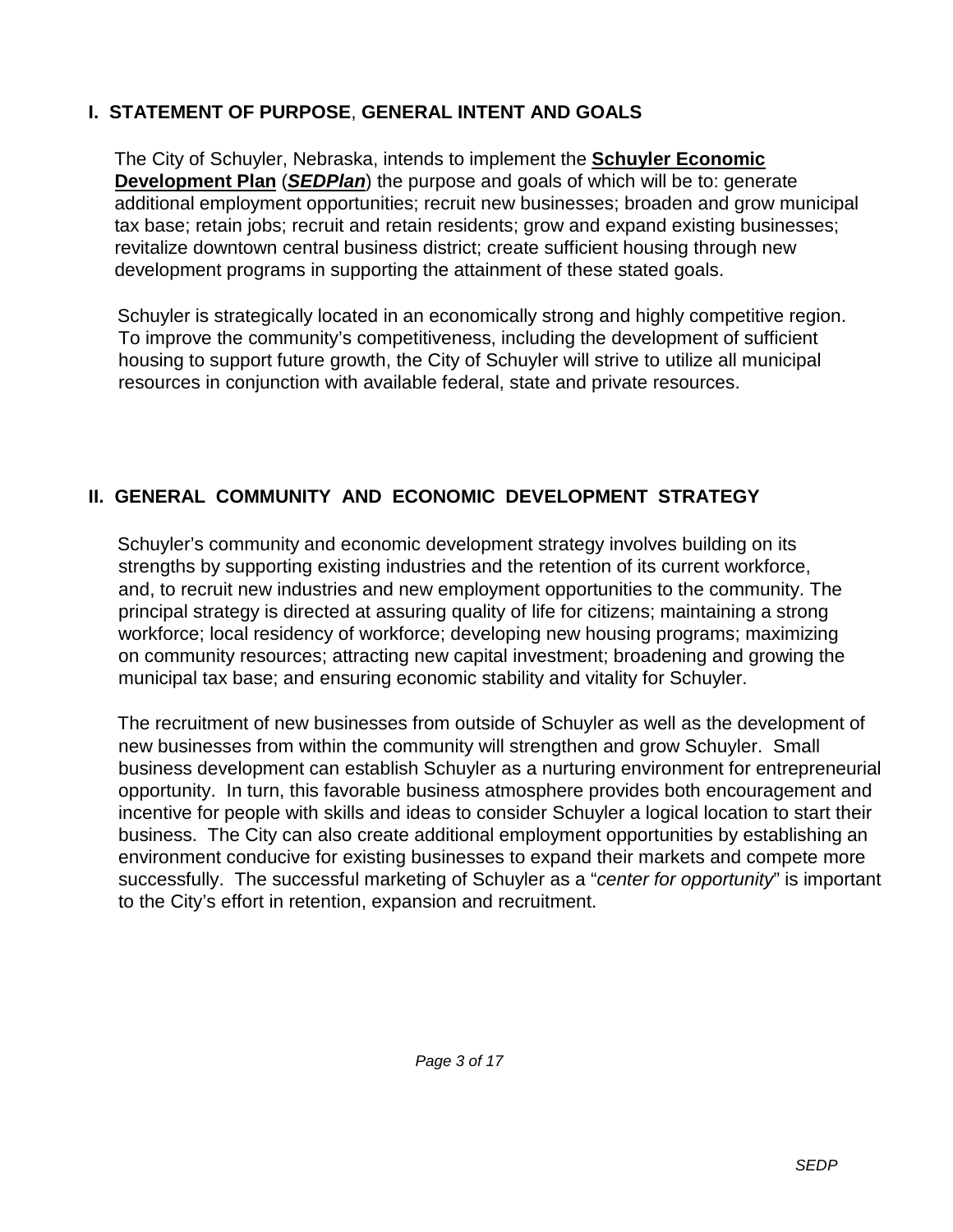#### **III. ELIGIBLE ACTIVITIES**

The **Plan** *(SEDPlan)* may include, but shall not be limited to, the following activities**:** 

- 1. direct loans or grants to qualifying businesses for fixed assets or working capital or both
- 2. loan guarantees for qualifying businesses
- 3. grants for public works improvements which are essential to the location or expansion of, or the provision of new services by, a qualifying business
- 4. grants or loans to qualifying business for job training
- 5. the purchase of real estate, options for such purchase, and the renewal or extension of such options
- 6. grants or loans to qualifying businesses to provided relocation incentives for new residents
- 7. the issuance of bonds as provided for in the Local Option Municipal Economic Development Act
- 8. payments for salaries and support of city staff to implement the economic development program or the contracting of such to an outside entity
- 9. grants or loans for the construction or rehabilitation for sale or lease of housing for persons of low or moderate income
- 10. grants, loans, or funds for rural infrastructure development as defined in NE Statute Section 66-2102
- 11. grants or loans for the construction or rehabilitation for sale or lease of housing as part of a workforce housing plan
- 12. small business development and training
- 13. recruitment of qualifying businesses
- 14. site preparation and development, including demolition and infrastructure improvements to real estate purchased under this Plan
- 15. construction of speculative buildings
- 16. incentives and incentive programs
- 17. downtown central business district revitalization / redevelopment, including demolition and new infrastructure
- 18. retail development and that eligible or qualifying businesses shall include retail trade and retail development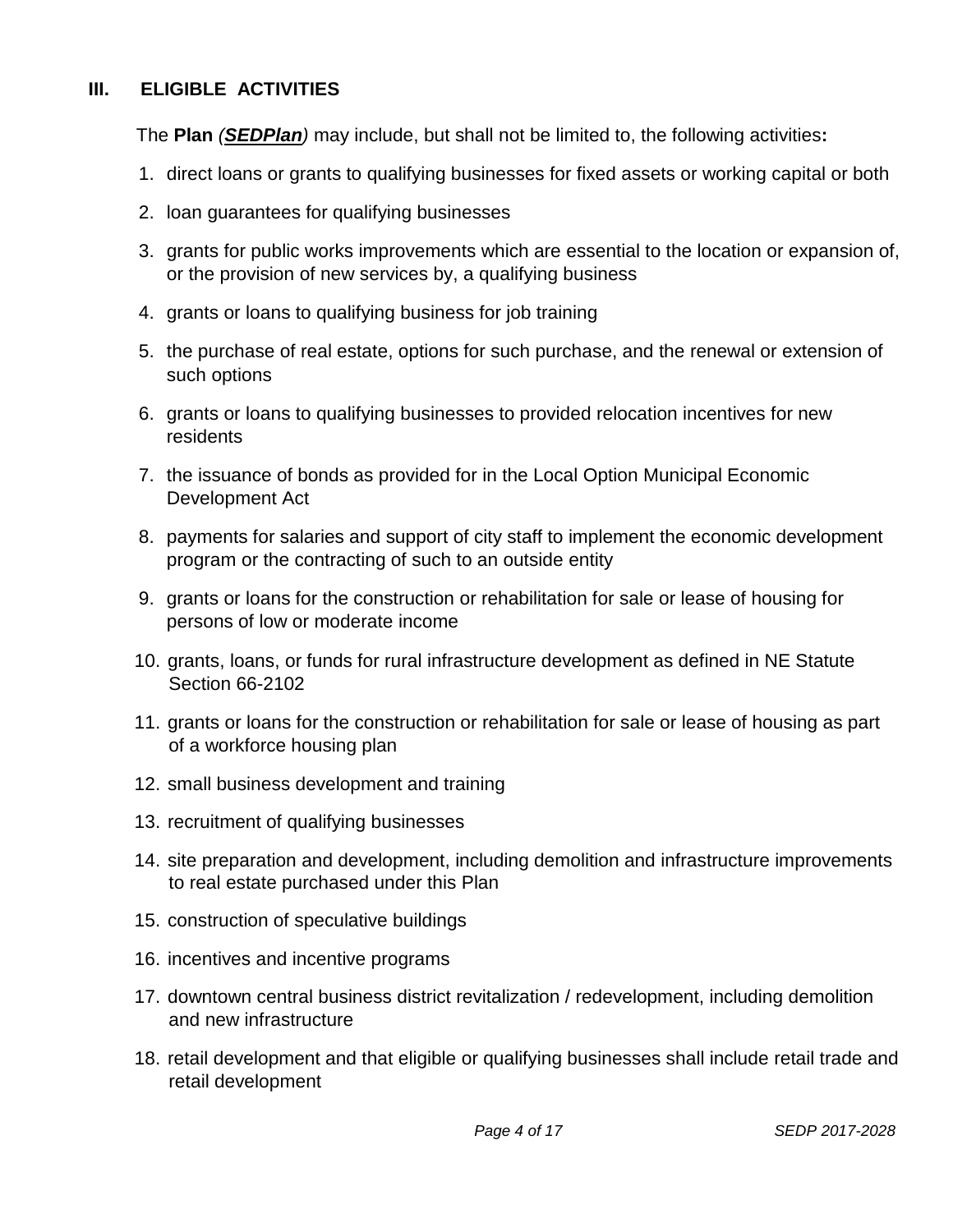#### **IV. ELIGIBLE / QUALIFYING BUSINESSES**

- **A.** An eligible / qualifying business shall mean any corporation, partnership, limited liability company or sole proprietorship which derives its principal source of income from any of the following:
	- 1) manufacturing articles of commerce
	- 2) conduct research and development
	- 3) processing, storage, transport or sale of goods or commodities which are sold or traded in interstate commerce
	- 4) sale of services in interstate commerce
	- 5) headquarters facilities relating to eligible activities as listed in this section
	- 6) telecommunications activities
	- 7) tourism related activities
	- 8) a business involved in the construction or rehabilitation of housing for persons of low to moderate income
	- 9) retail development
	- 10) business that derives its principal source of income from the construction or rehabilitation of housing
	- 11) business that derives its principal source of income from retail trade
- **B.** A business need not be located within the territorial boundaries of Schuyler if the City Council determines there is a clear economic benefit to Schuyler.
- **C.** Businesses approved to receive *SEDPlan* funds may make subsequent application for additional direct financial assistance from the Plan. Each application request will be reviewed and evaluated separately by the Loan Review Board.
- **D.** It is not the intent of the Plan for a business operating in another Nebraska community to close its operation and relocate to Schuyler for the purpose of capitalizing on the benefits of the **Schuyler Economic Development Plan**. If an eligible business currently operating and providing employment in another Nebraska community, or will do so at any time during the first year qualifying for participation in the Plan, said business will remain a qualified Plan participant only if employment at all Nebraska locations is maintained for two years from the date the business begins operations as a participant in the Plan. The levels of employment in the other Nebraska communities will not be less than the average employment in each community location for twelve months preceding the date a business began its participation in the Plan.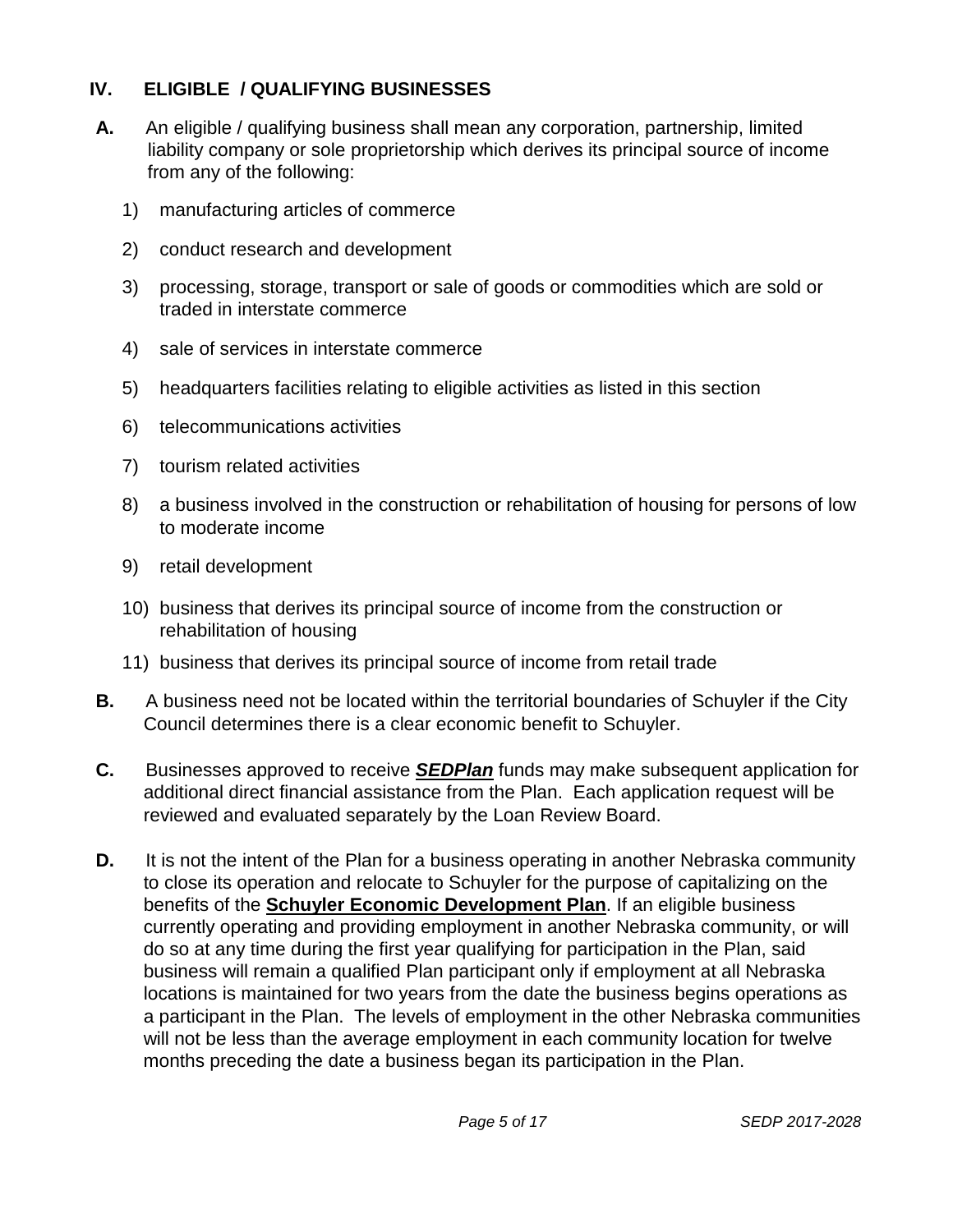### **V. SOURCE OF FUNDING**

 **Section V.** describes the source of funds and budget for the **Schuyler Economic Development Plan**. It is important to note a **Proposed Annual Budget** shall be developed and may need to be modified periodically by the City Council. In the field of economic development it is impossible to anticipate every condition or requirement. The City will retain the flexibility to respond expeditiously to specific requirements and opportunities when necessary. Plan funds are intended to be used for Eligible Activities.

### **A. Plan Funding**

 Source of funds for the Schuyler Economic Development Plan will be a one-half (1/2) percent (LB 840) local option sales tax (currently, prescriptions and groceries excluded from sales tax). Local option sales tax LB 840 revenue exceeding or in addition to the approved **Annual Budget** shall be deposited into City's general fund for downtown redevelopment / revitalization, capital improvements, parks and recreation, public safety, implementation and administration of the *SEDPlan*. City Council approval required for expenditures.

### **B. Plan Duration**

 This tax will remain in force for a period of eleven (11) years, beginning on October 1, 2017. The one-half (1/2) percent local option sales tax (LB 840) will go out of existence on September 30, 2028. Uncommitted funds and revenues may continue to be used for eligible activities contained within the Plan for an additional six year period. Unless extended by the voters, this Plan shall end September 30, 2034.

### **C. Budget**

 The Annual Budget amount of \$150,000 for fiscal year 2017-2018 with an annual 2% increase each year after the first year of the net revenue received by the City of Schuyler from such sales and use tax shall be appropriated to fund the Schuyler Economic Development Plan. A proposed budget shall be submitted annually by July 1<sup>st</sup> to the City Council for consideration and approval. Expenditures shall be made as authorized by Nebraska Law, to include but not to be limited to expenditures for land acquisition, land options, building construction, incentives, marketing, recruitment, development, infrastructure, downtown revitalization, housing development programs, eligible activities and administration of the Plan.

## **D. Bond Authority**

 The City of Schuyler may be presented with economic development opportunities which could require initial funds exceeding the single year proceeds of the local option sales tax. In order to take advantage of such opportunities the City of Schuyler shall have the authority to issue bonds. Future local option sales tax receipts shall be utilized to retire these bonds. The City Council may authorize the issuance of bonds to execute the **Schuyler Economic Development Plan** following a public hearing.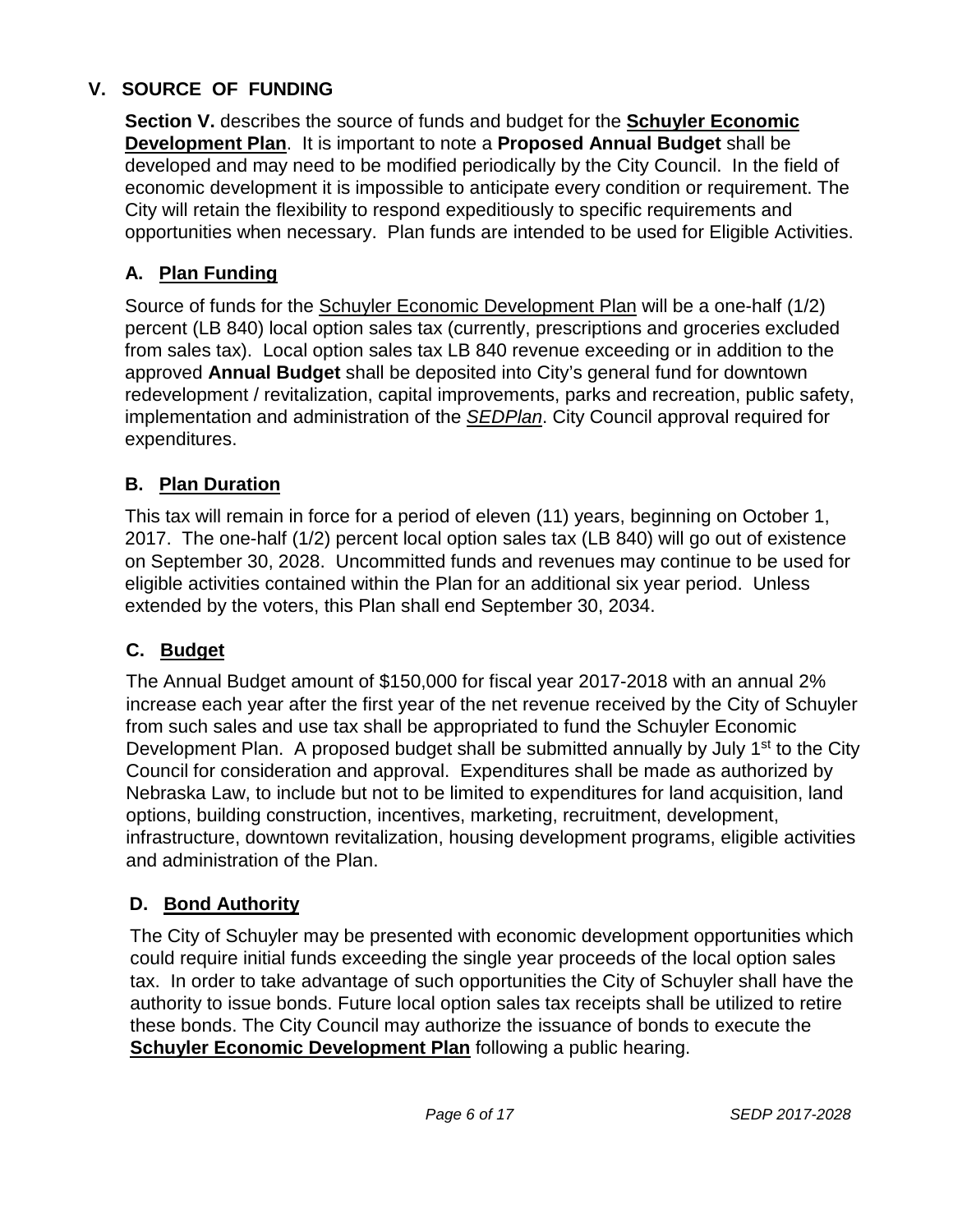#### **VI. ADMINISTRATION OF THE PLAN**

 The City Council, Plan Administrator (PA), Citizens Advisory Review Committee (CARC), and the Economic Development Coordinator will administer the Plan.

#### A. **City Council:**

- 1) The City Council will have final authority on the expenditures of funds in support of the Economic Development Plan.
- 2) A contractual relationship with the Schuyler Community Development (SCD) will be established. (see *Page 15* )
- 3) Ultimate responsibility for the **Schuyler Economic Development Plan** rests with the City Council.

### B. **Plan Administrator ( PA ):**

- 1) The City Clerk of the City of Schuyler shall be the *SEDPlan* Administrator ( PA ).
- 2) PA is responsible for the day-to-day activities of administering the Plan. PA may direct the Economic Development Coordinator (EDC) to provide assistance in administering the Plan.
- 3) Assists applicants and conducts active recruiting for potential applicants.
- 4) Plan Administrator serves as an ex-officio (non-voting) member of the Citizens Advisory Review Committee (CARC). Will provide information to CARC as well as coordinate CARC meetings and public hearings for reporting purposes.
- 5) PA serves as an ex-officio (non-voting) member of the Loan Review Board, and, will provide information to the Loan Review Board and coordinate its meetings.
- 6) In the event of termination of the Plan Administrator, the PA's listed responsibilities will be executed by another City employee appointed by the Mayor and approved by the City Council.
- 7) PA conducts reviews of businesses approved for receiving funds from the Plan to insure agreement compliance.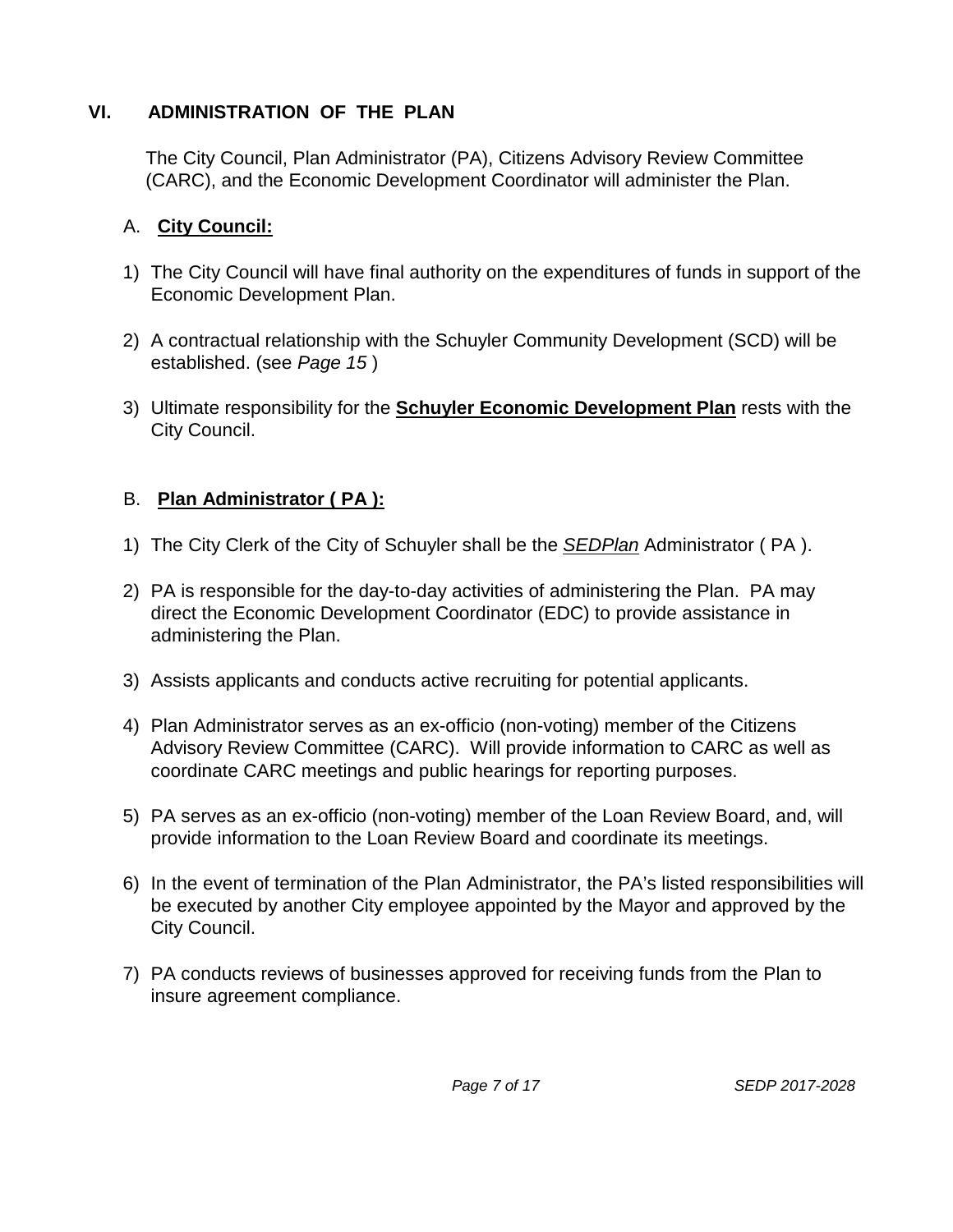#### **C. Citizens Advisory Review Committee ( CARC )**

The Citizens Advisory Review Committee's function is to provide an overview of the progress in implementing the Plan**.** CARC will meet regularly and will report their findings and/or recommendations to the City Council at least once in every six month period at a public hearing called for that purpose.

- 1) Five registered voters of the City of Schuyler will comprise the Citizens Advisory Review Committee ( CARC ).
	- (a) Members are appointed by the Mayor and approved by the City Council. Terms shall be for four years, except the initial terms shall be established on a staggered basis to provide continuity on the Committee.
	- (b) At least one individual on the committee must have expertise or experience in the field of business finance or accounting.
	- (c) Both the Plan Administrator (PA) and the Economic Development Coordinator (EDC) will serve as ex-officio (non-voting) members.
- 2) No member of the Citizens Advisory Review Committee (CARC) shall be an elected or appointed city official, an employee of the City, a participant in a decision making position regarding expenditures of Plan funds, or an official or employee of any qualifying business receiving financial assistance under the **Schuyler Economic Development Plan**, or, of any financial institution participating directly in the Plan.

### **D. Economic Development Coordinator (EDC)**

 The Economic Development Coordinator (EDC) shall assist the Plan Administrator (PA) in the implementation and administration of the Plan. EDC will serve as an ex-officio (non-voting) member on both the Citizens Advisory Review Board (CARC) and the Loan Review Board (LRB). The responsibility of the EDC is to provide information, coordination and guidance to both the Citizens Advisory Review Committee and to the Loan Review Board as may be directed by the Plan Administrator (PA).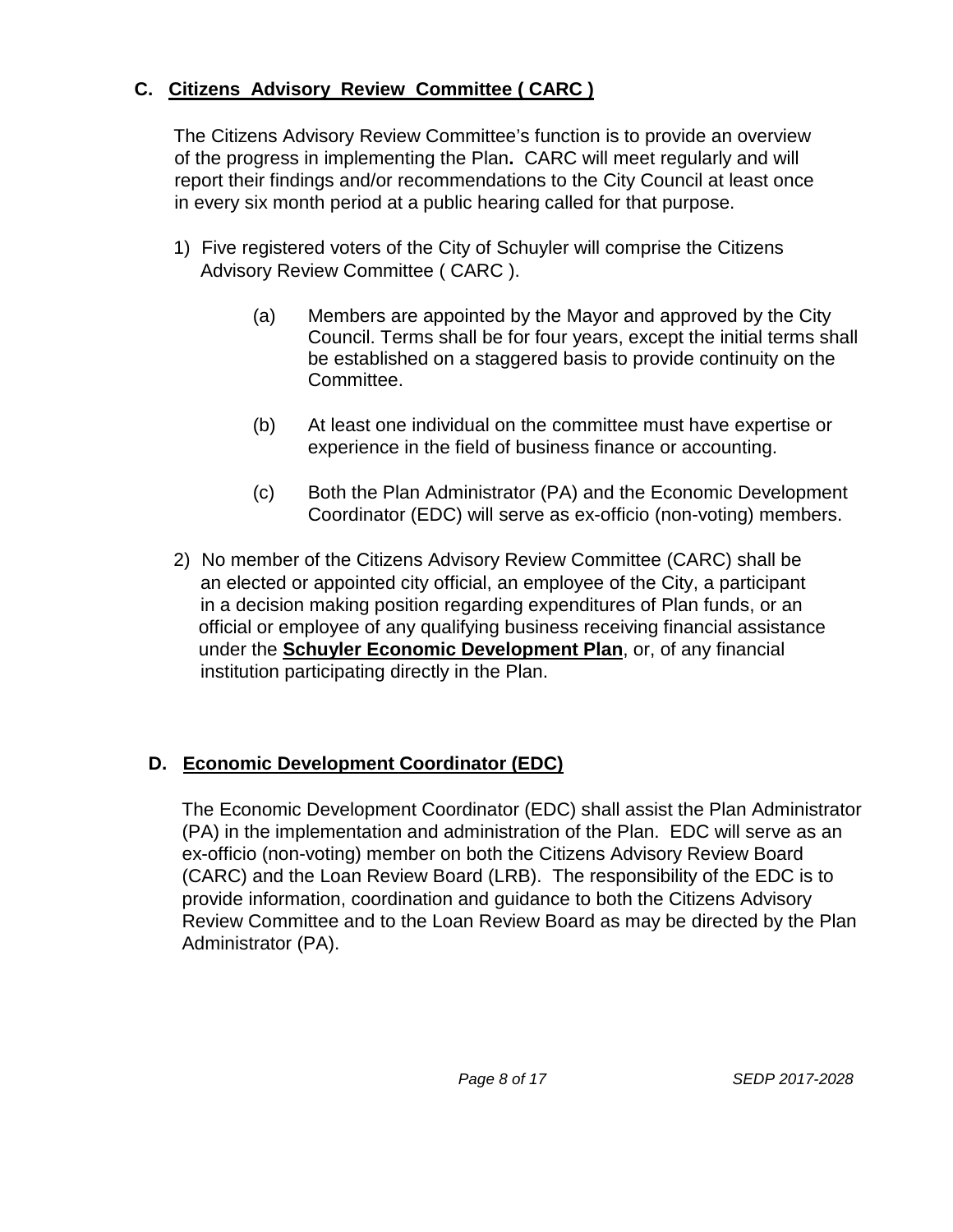#### **VII. DIRECT FINANCIAL ASSISTANCE**

 The Plan is designed to provide direct financial assistance by funding different types of loans and loan packages to new and existing businesses with location and expansion opportunities.

#### A. **General Guidelines**:

- 1) The amount of funds available for any single project shall not exceed the amount of funds available under the Plan during the project term, nor shall it provide for more than fifty percent (50%) of applicant's total project costs. An applicant must provide participation and evidence of participation through private funding as distinguished from federal, state or local funding in the minimum amount of ten percent (10%) equity investment. Rights are reserved to negotiate terms and conditions of the loan with each applicant. Terms and conditions may differ substantially with each applicant.
- 2) The interest rate shall be negotiated on an individual basis. Security for loans will include, but will not be limited to, Promissory Notes, Mortgages or Deeds of Trust, and personal and/or corporate guarantees as appropriate and may be in a subordinate position to the primary lender.
- 3) If the loan is approved as performance based, a business may qualify for performance based credits to have a portion of the loan forgiven. The forgivable amount will be based upon the project and its alignment with the Plan's Goals and its overall economic impact to the community.
- 4) A loan repayment schedule providing for monthly, quarterly or annual payments will be approved in conjunction with project approval. Repayments will be held in the Plan Fund for future projects.
- 5) The PA or a contracted loan administrator is responsible for auditing funded businesses and verifying job creation, job retention and determining credits earned for Performance Based Forgivable Loans.
- 6) The Plan Fund shall be audited annually by a selected firm of certified public accountants and approved by the City Council.
- 7) It is anticipated that the Plan can be fully administrated by the Plan Administrator ( PA ) and assisted by the Economic Development Coordinator.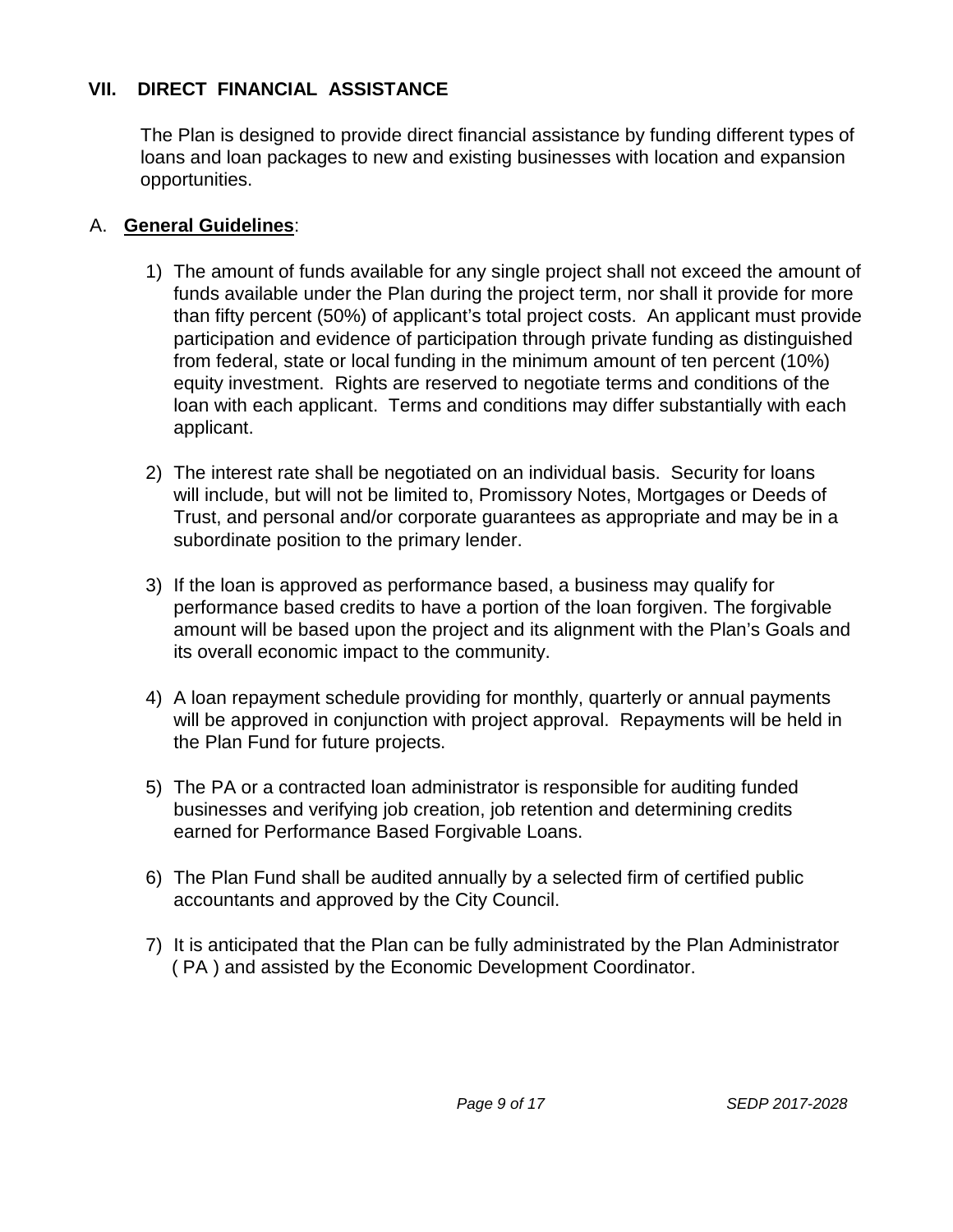#### B. **Financing Available:**

**1)** Low Interest Loan: The Plan may provide a low interest loan (below market rate) blended with and subordinated to private financing. Repayment of the Low Interest Loan may be simultaneous with that of the private financing; or, repayment of the Plan's loan may be made following full payment of the private financing. Final approval by the City Council required.

**2)** Loan Guarantee: A portion of the Plan's funds are pledged against private financing. Guarantees make private financing more available with minimal expenditures from the Plan Fund. Final approval by the City Council required.

**3)** Performance Based Forgivable Loan: Eligible / qualifying businesses may be considered for performance based credits to have a portion of the loan forgiven. Final approval by the City Council required.

**4)** 0% Interest Loan: No cost 0% interest loans may be considered when needed. Final approval by the City Council required.

**5)** Loan Package: Any combination of the four different loans listed above may be packaged for eligible / qualifying businesses. Final approval by the City Council required.

#### C. **Eligible Applicants**:

 While not meant to restrict the scope or flexibility of the Plan, evaluation of loan applications should give special priority to businesses which meet one or more of the following criteria:

- 1) business located in Schuyler or within two miles adjacent to its city limits
- 2) businesses which create employment
- 3) supporting existing businesses' retention and/or expansion or enhancement of its operations in Schuyler
- 4) new business startups
- 5) businesses having favorable potential for growth
- 6) businesses that are relocating from outside of Nebraska
- 7) businesses providing for important local or regional needs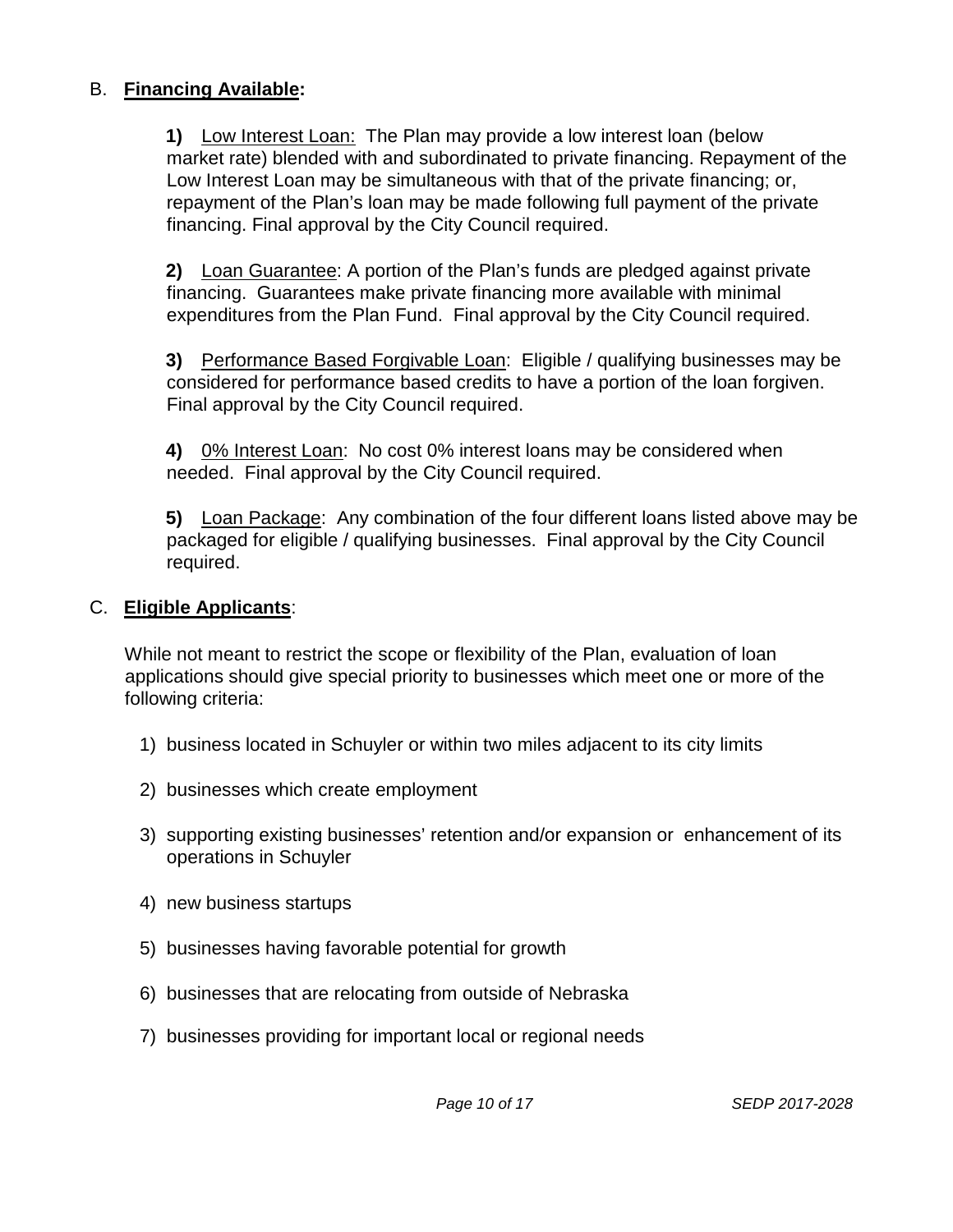#### **D. Loan Review Board**

 The Loan Review Board (LRB) shall consist of five members appointed by the Mayor and approved by the City Council. Terms shall be for four years. Both the Plan Administrator ( PA ) and Economic Development Coordinator (EDC) serves as ex-officio (non-voting) Board members. No appointee to the LRB may be an elected or appointed official of the City of Schuyler; an employee of the City; a pending loan applicant nor an employee, agent, shareholder, or officer of a pending loan applicant for Plan funds. All Members on the Loan Review Board must have experience in the field of business, finance, or accounting. Members of the Loan Review Board shall be registered voters of the City of Schuyler.

#### **E. Application Process**

 Loan applications may be obtained from the office of the Plan Administrator, 1103 B Street, Schuyler, NE 68661. Submit Information Required Of Applicant to the Plan Administrator*.* Plan Administrator (PA) may direct the Economic Development Coordinator to assist in the Application Process.

- 1) The PA shall make a preliminary determination as to whether (a) the Applicant is eligible; (b) the proposed activities are eligible; (c) the Applicant has no legal actions pending; and (d) all information required has been received.
- 2) The Loan Review Board shall review loan applications and provide guidance to the Plan Administrator concerning any loan requested.
- 3) Once the Loan Review Board has completed its review, it shall make a recommendation that (a) the application be approved, (b) the application be disapproved, or (c) the Board is unable to make a recommendation due to lack of information or other factors to be cited by the Board.
- 4) The type and level of financial assistance approved by the Loan Review Board will not unduly enrich the business or be disproportionate to the public's benefit.
- 5) Recommendations for approval by the Loan Review Board shall be submitted to the City Council for final consideration. In making its determination as to funding, the City Council shall generally not be presented with information which has been determined to be confidential.
- 6) An eligible business receiving Plan funding may make application for additional Plan funding. Each application shall be accepted for review until all Plan funds have been committed.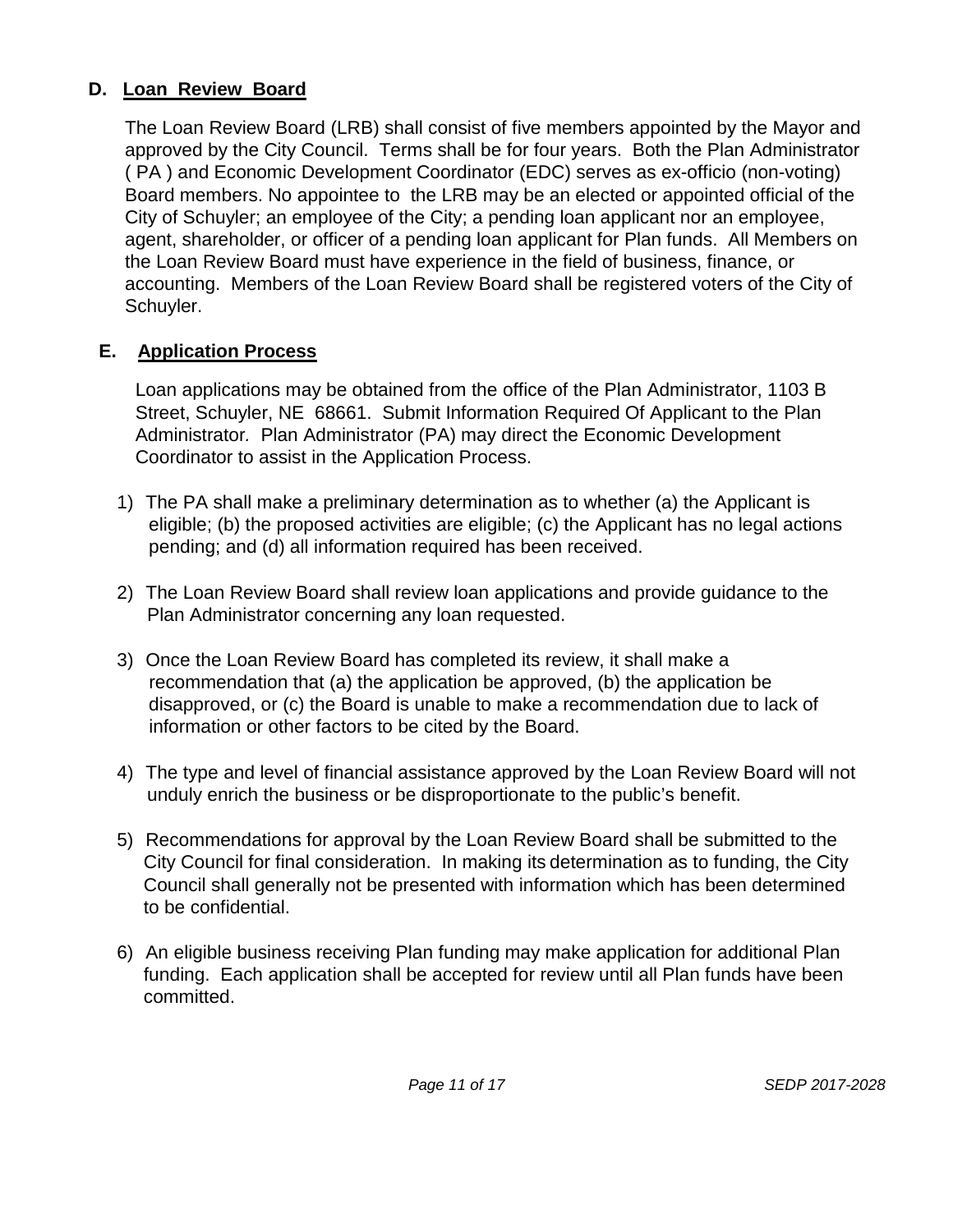#### **F. Information Required Of Applicant**

 The Plan Administrator will process application requests for direct financial assistance ( loans ) in the order of their receipt. Once all required information has been received, verified and eligibility for funds confirmed by the PA, an evaluation of the request will be made by the Loan Review Board. PA (Plan Administrator) may direct the Economic Development Coordinator to secure applicant information.

Applications for direct financial assistance may include the following information:

- 1) SBA Form 4 (most current Edition) "Application For Business Loan"; other approved business loan applications
- 2) Business plan that includes financial projections for the next three years;
- 3) Signed copies of the most recent two years' federal tax returns or all years where the business applicant has been in existence for less than two years;
- 4) Signed copies of financial statements of the applicant for the two most recent fiscal years or all fiscal years where the applicant has been in existence for less than two years;
- 5) Where the applicant is a closely held entity, signed balance sheets from the holders of more than 25% of the ownership interests in the entity;
- 6) Other information as requested by the Plan Administrator, Economic Development Coordinator or the Loan Review Board.

 The Plan Administrator and / or the Economic Development Coordinator may use any or all of the following sources to verify the information provided by the applicant: Credit Bureau Reports (CBR), Dun & Bradstreet reports, examination of applicant's internal business records, audit reports, and any other documents not listed but deemed necessary and appropriate.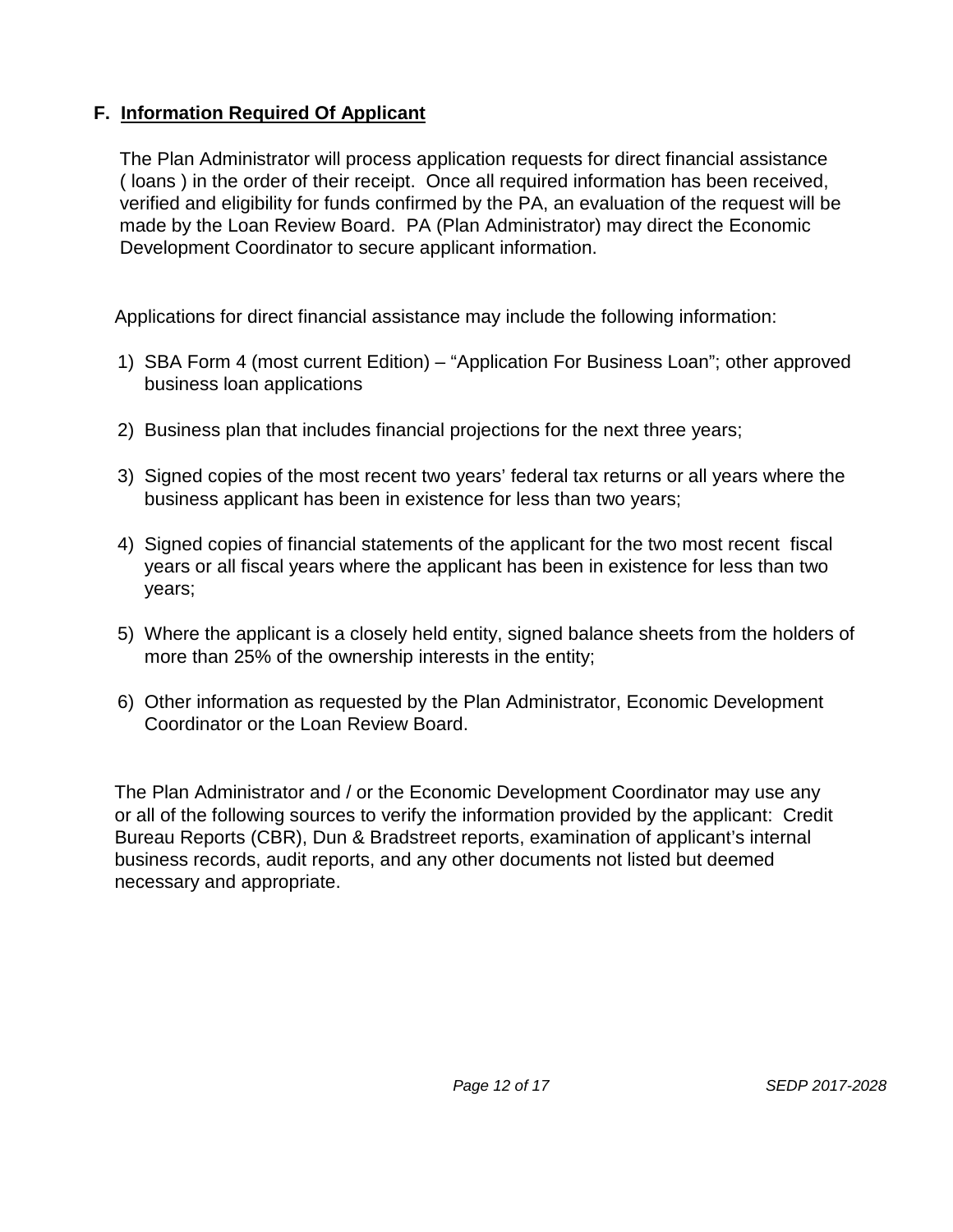#### **G. Application Review**

 The Loan Review Board will evaluate each application according to the following criteria:

- 1) eligibility under the **Schuyler Economic Development Plan**
- 2) soundness and credibility of the business proposal
- 3) the business fits one of the priority categories for assistance as established by the Plan
- 4) track record, credibility, and credit worthiness of applicant
- 5) ability to leverage significant private financing
- 6) favorable probability the funds will be repaid by the business
- 7) other criteria the Loan Review Board may establish for evaluating applications for direct financial assistance

#### **VIII. CONFIDENTIALITY OF INFORMATION**

 In the process of gathering information about a business applicant, information may be received which is confidential and, if released, could cause harm to the applicant or give unfair advantage to business competitors. State law authorizes municipalities and other public entities to maintain the confidentiality of business information.

To protect business applicants and to encourage them to make full and candid disclosure of business information relevant to their application, the City may take the following steps to ensure the confidentiality of the information it receives:

- 1) adoption of an ordinance which makes such information confidential and prohibits unauthorized disclosure
- 2) restricting access to information on a 'need-to-know' basis
- 3) requiring personnel involved in the administration of the Plan to sign statements of confidentiality regarding all inquiries and Plan applications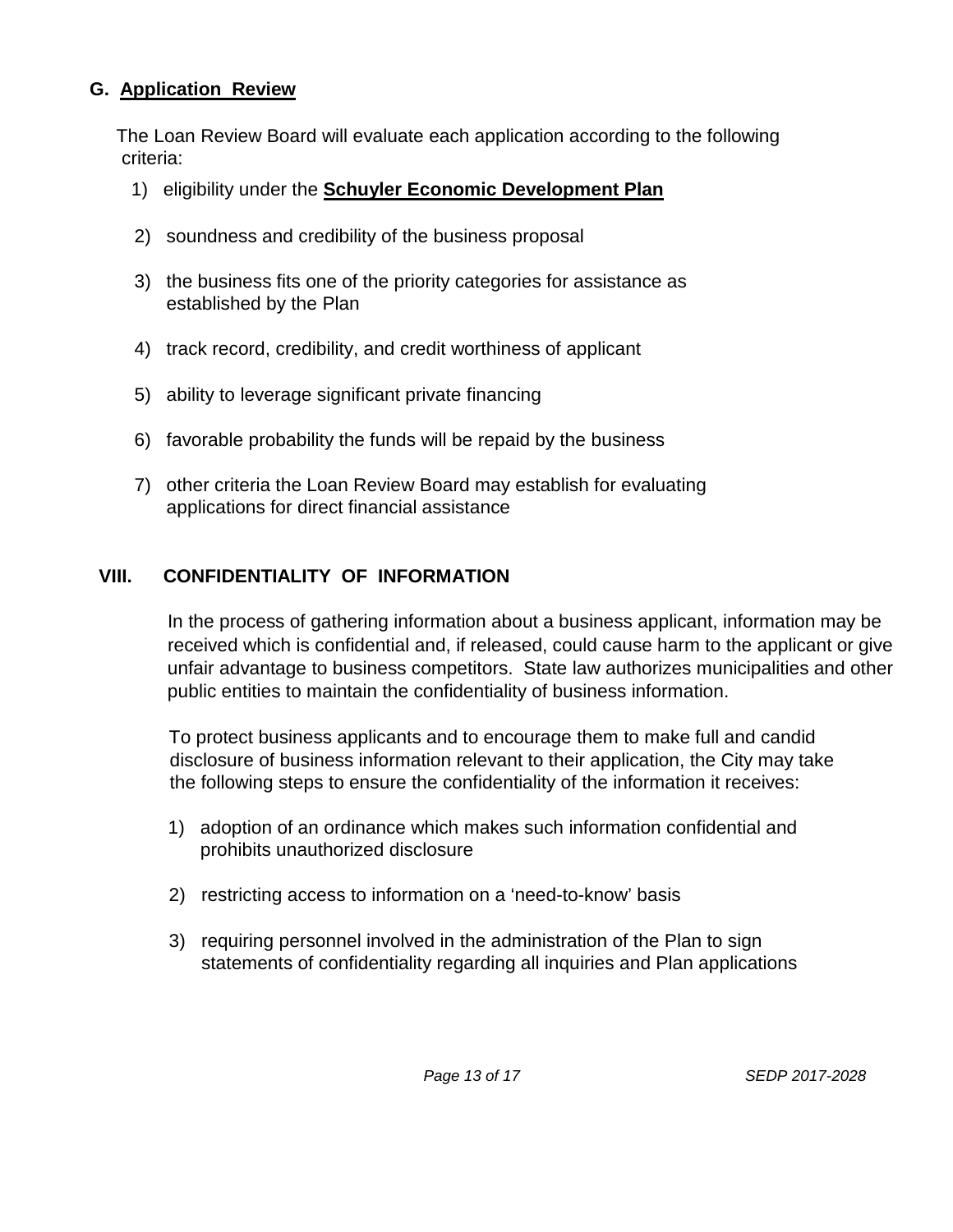#### **IX. IDENTIFICATION OF REAL ESTATE**

Existing locations, currently available in the Schuyler area for future development, may become utilized before the expiration of the **Schuyler Economic Development Plan**. Therefore, the City, with the assistance from the Schuyler Development Company, should plan for the identification and acquisition of additional industrial, commercial and residential lands and the supporting infrastructure.

The recruitment of a new business or industry may require an incentive to ensure its location in Schuyler. Any investment in land and infrastructure can provide that incentive while at the same time provide a benefit that will remain in the community. Developed industrial sites, buildings, real estate and its infrastructure will be of longterm benefit to the community regardless of future ownership.

Eligible real estate for purchase includes commercial or industrial site(s) and obtaining options for the purchase of such real estate, and, real estate for housing development programs. Land to be purchased or optioned may be within or outside the corporate limits of the City of Schuyler. These properties will be identified through local analysis by the Plan Administrator and/or the Economic Development Coordinator. These identified sites may then be considered for option or purchase and further development.

In addition, Plan funds may be used to provide the infrastructure to these sites or other sites to make them attractive to new or expanding businesses. Eligible infrastructure improvements will include, but not be limited to; street, storm drainage, water, sewer, gas, electric and railroad extension. Infrastructure improvements and costs may extend to sites within two miles of the corporate limits of the City of Schuyler.

Plan funds may also be used for site preparations including excavation and demolition, to construct facilities, structures, and/or appurtenances for new or proposed development or to attract new business or industry. These facilities, structures and appurtenances are required to be within the City or within two miles of the corporate limits of Schuyler, Nebraska.

These sites and facilities will improve Schuyler's attractiveness as a location for new business and industry and may be used as an incentive to aid in the location, relocation or expansion of a business. These sites and facilities may be sold or leased at a price at or below current market value. The proceeds from the sale or lease of land purchased and developed with funds generated by the **Schuyler Economic Development Plan** may be used for the purchase and development of additional land and may also be used for all other eligible Plan activities.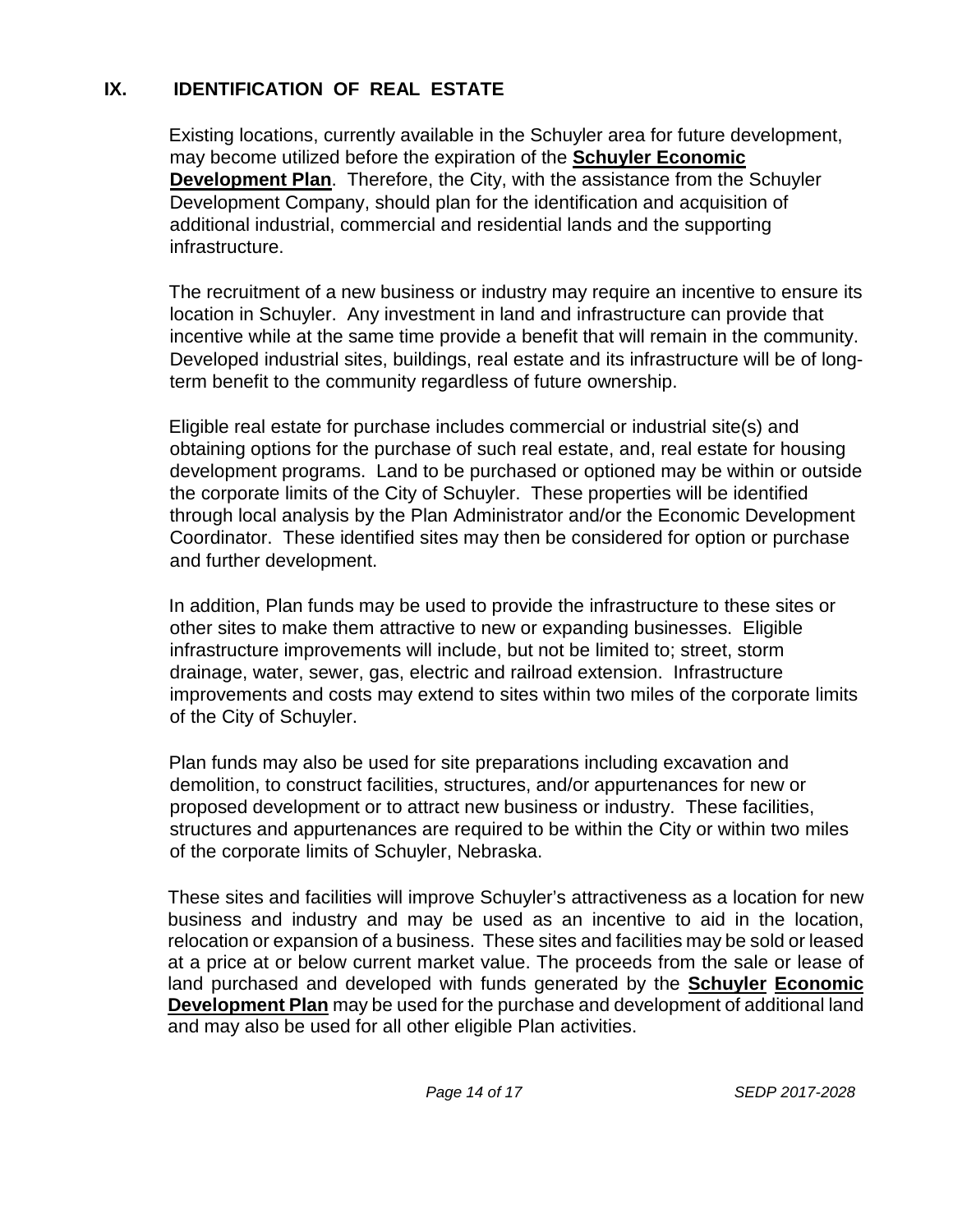#### **X. SCHUYLER COMMUNITY DEVELOPMENT, Inc. (SCD)**

In accordance with the Nebraska Nonprofit Corporation Act, Articles Of Incorporation for the Schuyler Community Development, Inc. (SCD) were filed with the Nebraska Secretary of State on October 15, 2012.

The SCD is a 501(c)(3) nonprofit organization.

The **Schuyler Economic Development Plan** (*SEDPlan*) establishes the following contractual relationship between the City of Schuyler and the Schuyler Community Development, Inc.:

- 1) SCD will employ a full-time Economic Development Coordinator (EDC) and a full-time Community Housing Specialist (CHS). EDC shall assist the PA in the implementation and administration of the *SEDPlan*.
- 2) In matters pertaining to the **Schuyler Economic Development Plan**, both community and economic development, the SCD will function in an advisory and recommending role to the City Council.
- 3) The City Council shall be provided the 'approved' Minutes from all regular and special SCD Board Meetings.
- 4) Once every six months the SDC President will appear before the City Council to provide pertinent information as requested.
- 5) EDC required to provide a quarterly accounting to the City Council of all Plan expenditures.
- 6) For the purpose of implementing and administering the *SEDPlan*, each year the SCD shall submit by July 1st to the City of Schuyler a **Proposed Annual Budget** for the upcoming fiscal year (October 1 - September 30). City Council approval required. Acceptable Plan budget expenditures: EDC and CHS salaries and incurred expenses. The SCD shall provide oversight of the EDC and CHS including payment of monthly salary and reimbursement of expenses.
- 7) The approved SCD operating budget shall be funded by LB 840 revenue from the Economic Development Investment Fund account. At the end of each fiscal year (September 30<sup>th</sup>), unused Plan funds shall be returned to the City of Schuyler and deposited into the Economic Development Investment Fund account by December 1st of the current fiscal year.
- 8) The intent of this contractual agreement is not to alter or amend the Schuyler Community Development's ability to function as an independent entity according to its Bylaws.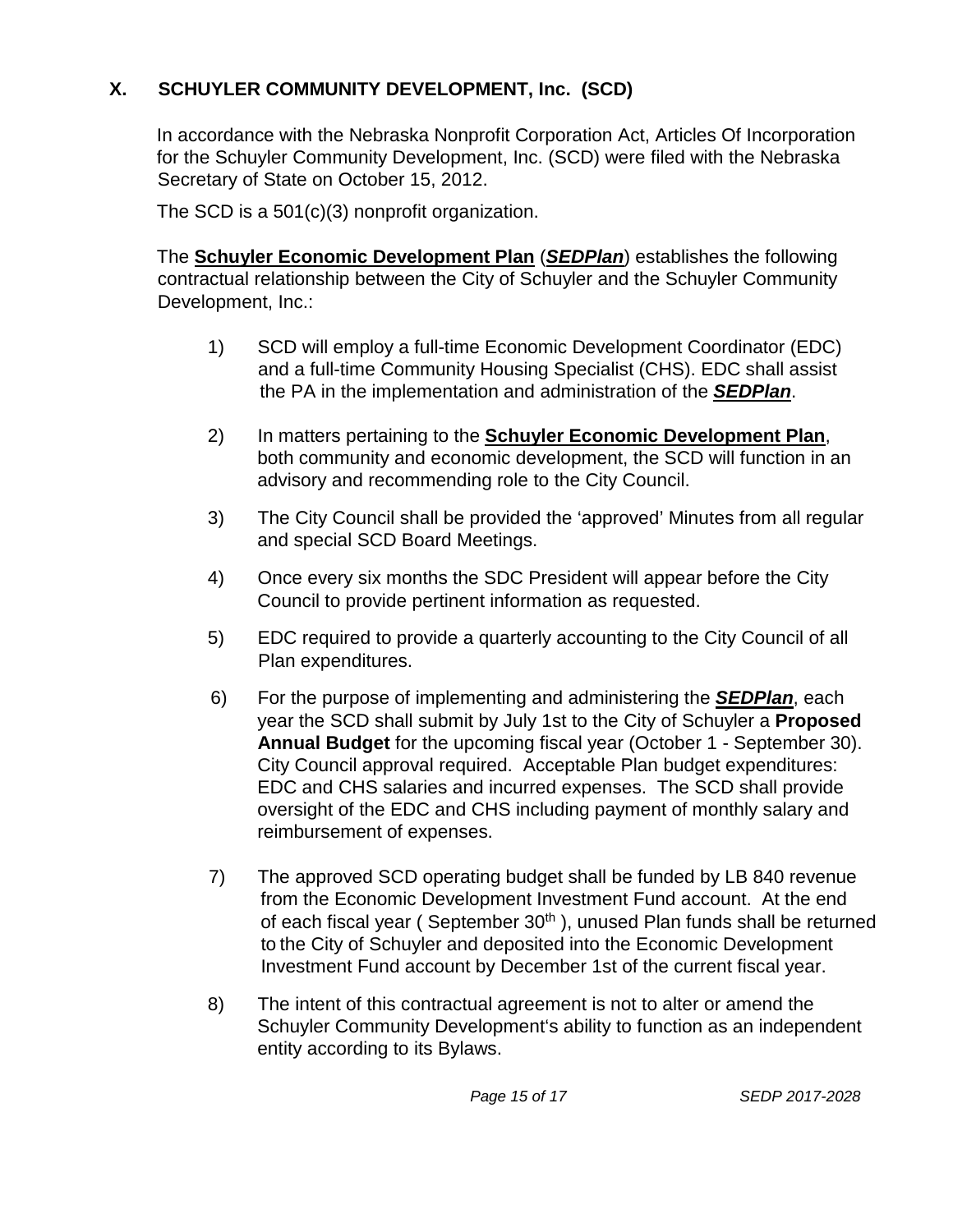#### **XI. PLAN FUND**

The City shall establish a separate Economic Development Investment Fund account in accordance with the Act.

- 1) Annually, minimum of \$150,000 for fiscal year 2017-2018 with an annual 2% increase each year after the first year derived from the ½ percent local sales tax shall be deposited into the Economic Development Investment Fund account. Any earnings from the investment of such funds, loan repayments, and any other funds received by the City in conjunction with the Plan shall be deposited into the Economic Development Investment Fund account.
- 2) The City shall not transfer or remove funds from the Economic Development Investment Fund other than for expenditures on Eligible Activities as prescribed in the Act and this Plan.
- 3) The Economic Development Investment Fund shall not be commingled with any other City funds.
- 4) Funds in the Economic Development Investment Fund account shall be invested in accordance with Section 77-2341 of the Nebraska Statutes.
- 5) In the event that the Plan is terminated, any funds remaining in the Economic Development Investment Fund shall be transferred as provided by the Act to the General Fund of the City of Schuyler.

#### **XII. RIGHT TO AMEND PLAN**

- 1) Local Option Municipal Economic Development Act (LB 840) has been changed in several Legislative sessions since it was signed into law on June 3, 1991. To stay current with Nebraska statutes, the City of Schuyler retains the right to amend the **Schuyler Economic Development Plan** when such amendment pertains to changes made to the Local Option Municipal Economic Development Act or to other statutes that affect the Plan. Such amendments can only be made after a public hearing on the proposed changes and with approval by a two-thirds majority vote of Schuyler's City Council.
- 2) The **Schuyler Economic Development Plan** may be amended by the voters.
- 3) A new vote of the registered voters of the City is not required for the following types amendments to the *SEDPlan*:
	- adding a qualifying business to Eligible Businesses
	- removing a qualifying business from Eligible Businesses
	- corrective changes for compliance with NE State Statues